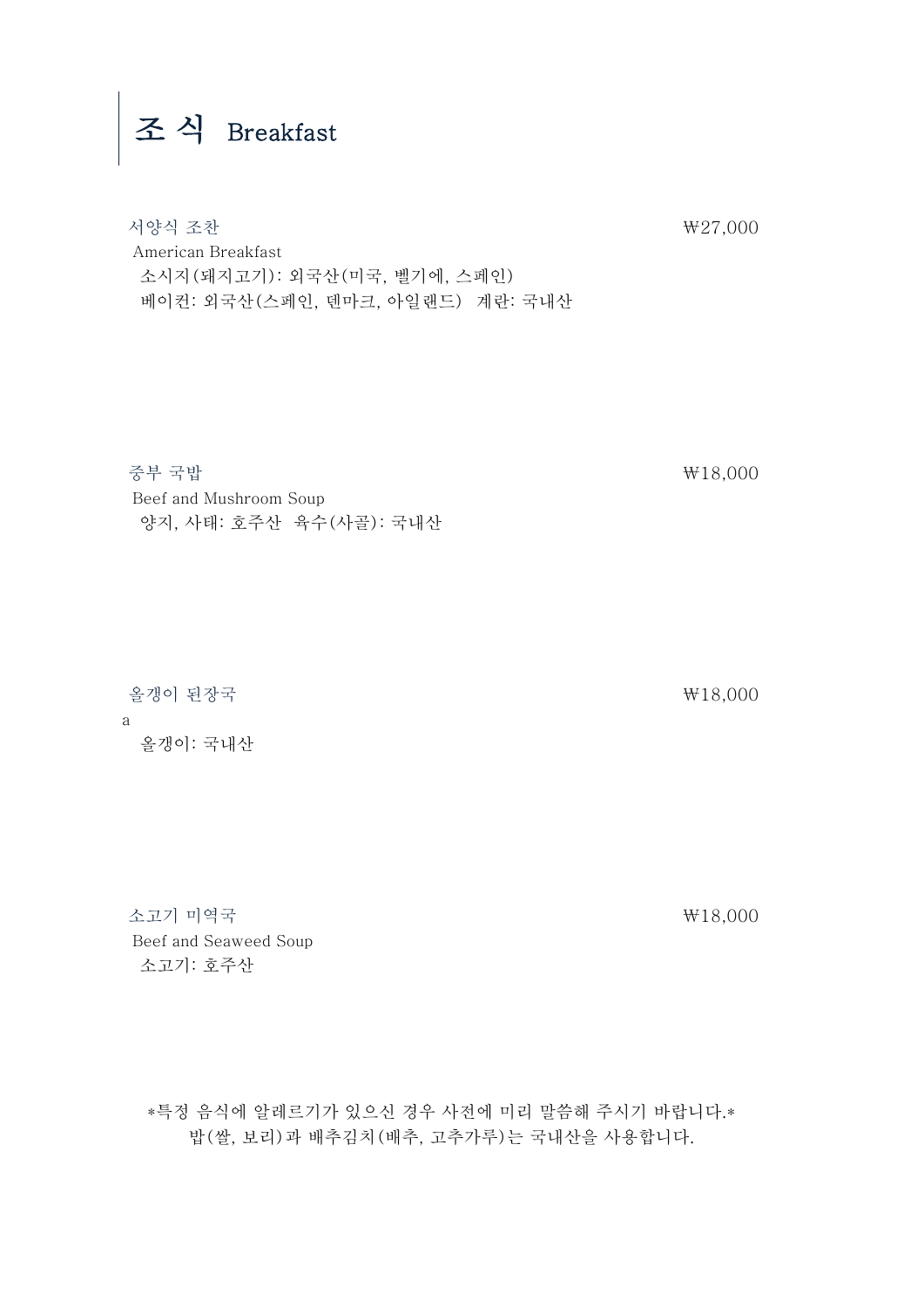중·석식 Lunch & Dinner

| 특선 수육 갈비탕<br>Beef Rib Soup<br>소고기 (갈비): 미국산 사태: 호주산                                                                         | ₩25,000 |
|-----------------------------------------------------------------------------------------------------------------------------|---------|
| 등심 돈까스와 냉모밀<br>Pork Sirloin Cutlet and Cold Buckwheat Noodles<br>돼지고기: 국내산                                                  | W25,000 |
| 스테이크 오므라이스<br>Beef Omelet Rice<br>소고기: 미국산 계란: 국내산                                                                          | ₩24,000 |
| 자연 송이 팔진 덮밥<br>Braised Seafood and Vegetables on Steamed Rice<br>갑오징어, 새우, 주꾸미: 베트남산 해삼: 필리핀산<br>관자: 중국산 참소라: 터키산 전복: 국내산   | ₩24,000 |
| a<br>남해 멸치 쌈밥<br>Anchovy Soybean Paste with Vegetables and Steamed Rice<br>멸치: 국내산                                          | ₩22,000 |
| 열무 불고기 비빔밥<br>Bulgogi Bibimbap with Young Radish Kimchi<br>소고기: 미국산                                                         | ₩20,000 |
| 청국장 정식<br>Rich Soybean Paste Stew and Grilled Mackerel<br>소고기: 미국산 두부(콩): 외국산(미국, 중국, 인도 등)<br>고등어: 노르웨이산 김치(배추, 고춧가루): 국내산 | W20,000 |
| *특정 음식에 알레르기가 있으신 경우 사전에 미리 말씀해 주시기 바랍니다.*<br>밥(쌀, 보리)과 배추김치(배추, 고추가루)는 국내산을 사용합니다.                                         |         |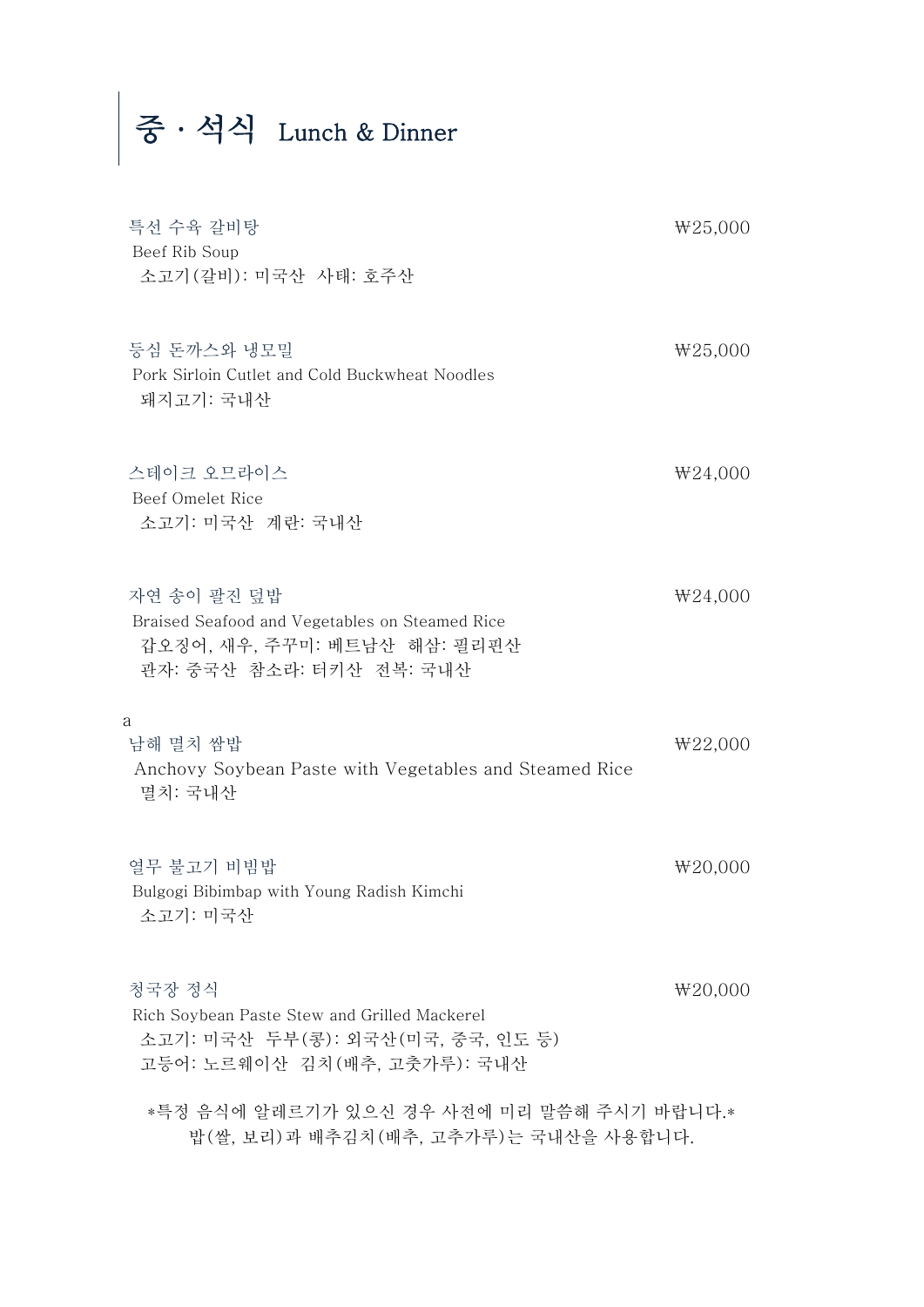## Korean Set Menu

### 애경(愛敬)반상 1人 50,000원

훈제 오리 야채쌈과 새싹삼 Smoked Duck and Green Vegetables 오리: 중국산

계절회와 전복 물회 우럭: 중국산 광어, 전복: 국내산 Seasonal Sashimi and Cold Raw Abalone Soup

#### 장어구이

장어: 중국산 김치(배추, 고춧가루): 국내산 Grilled Eel

가지 연근 표고 강정 Glazed Fried Eggplant, Lotus Roots and Shiitake Mushroom

a

LA갈비와 물김치 Grilled Marinated Beef Ribs and Watery Kimchi 소고기: 미국산

Hot-pot Rice and Grilled Mackerel 두부(콩): 외국산(미국, 중국, 인도 등) 고등어: 국내산 돌솥밥과 생선구이

> Dessert 후식

밥(쌀, 보리)과 배추김치(배추, 고추가루)는 국내산을 사용합니다. \*특정 음식에 알레르기가 있으신 경우 사전에 미리 말씀해 주시기 바랍니다.\*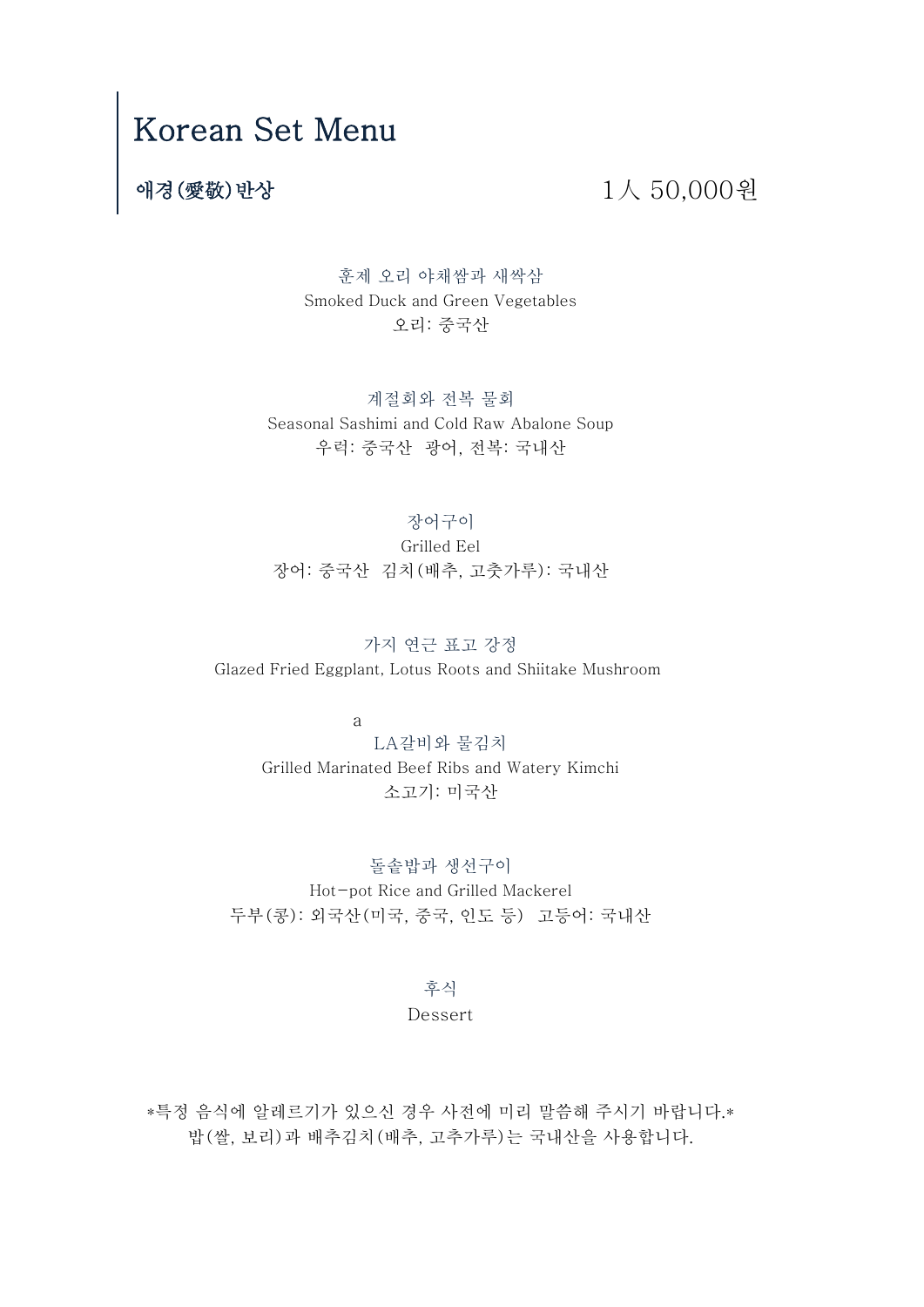## Chinese Set Menu  $1\wedge 70,000$  원

삼품냉채 Three Kinds of Cold Dish 새우: 베트남산 관자: 중국산 전복: 국내산

> 주방장 특선 스프 Chef's Special Soup

참소라: 터키산 관자: 중국산 전복: 국내산 전가복 Stir-fried Assorted Seafood and Vegetables 갑오징어, 새우, 주꾸미: 베트남산 해삼: 필리핀산

> 새우: 베트남산 Fried Prawn with Chili Sauce 칠리소스 왕새우

소고기: 미국산 Stir-fried Beef with Black Pepper 흑후추 소고기 볶음

식사

돼지고기: 국내산 Black Bean Sauce Noodle 유니 짜장면

#### or 짬뽕

Spicy Noodle Soup 새우: 베트남산 오징어: 국내산

#### 후식

#### Dessert

밥(쌀, 보리)과 배추김치(배추, 고추가루)는 국내산을 사용합니다. \*특정 음식에 알레르기가 있으신 경우 사전에 미리 말씀해 주시기 바랍니다.\*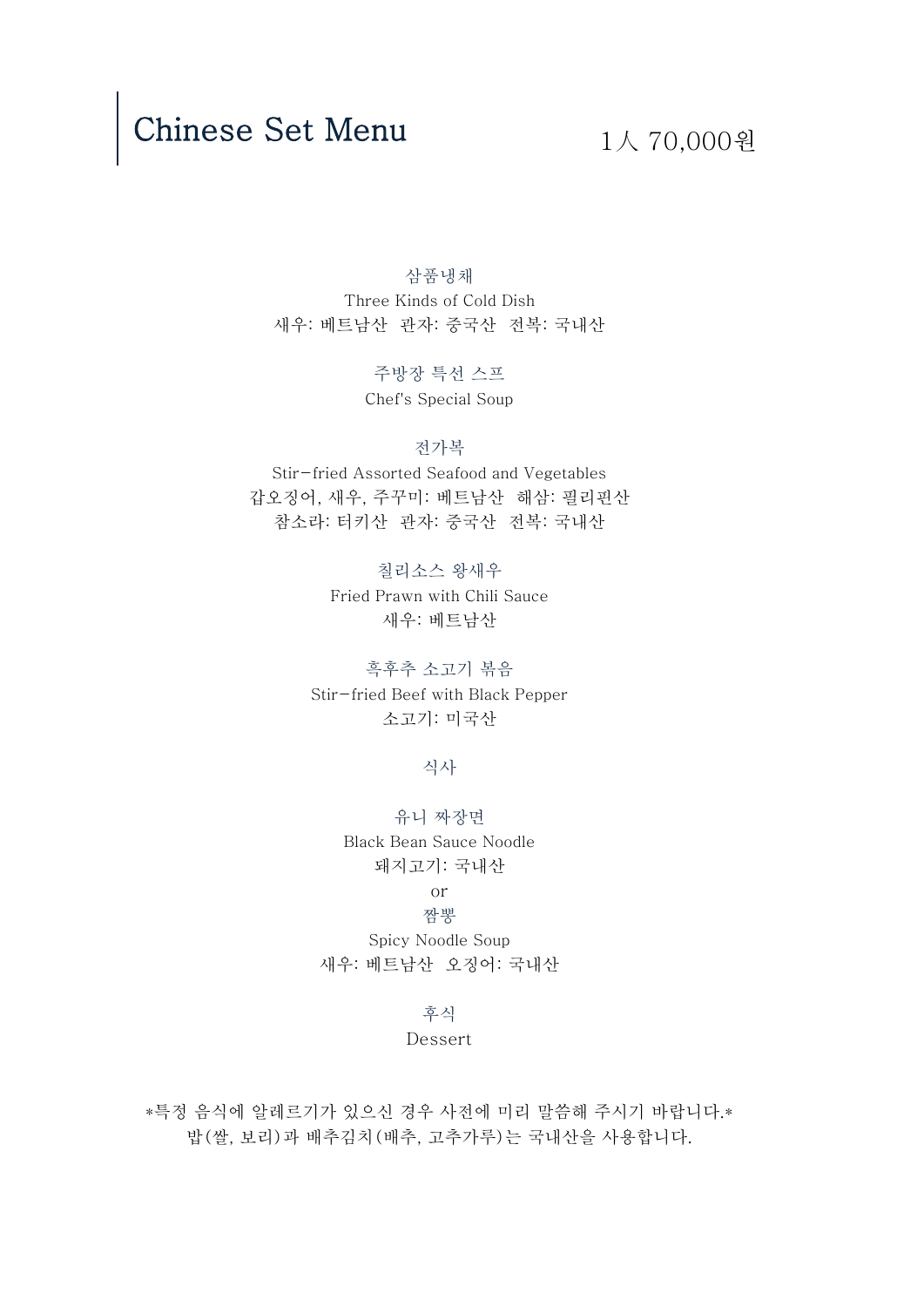# 일품 요리 A la carte

| 한우사태 전복 냉채<br>Chilled Beef Shank and Abalone Platter<br>소고기 (사태), 전복, 백김치: 국내산 | ₩90,000               |
|--------------------------------------------------------------------------------|-----------------------|
| 찹스테이크와 치즈 갈릭 브레드<br>Chop Steak and Cheese Garlic Bread<br>소고기: 미국산             | ₩90,000               |
| 훈제 갈비와 치즈 플래터<br>Smoked Pork Rib and Cheese Platter<br>훈제 돼지갈비: 미국산            | ₩80,000<br>(1인분 150g) |
| 흑돼지 등심 탕수육<br>Deep-fried Black Pork Sirloin with Sweet and Sour Sauce<br>а     | ₩70,000               |
| 사천식 닭날개 튀김<br>Sichuan-style Fried Chicken Wings with Spicy Sauce<br>닭고기: 국내산   | ₩70,000               |
| 연어 샐러드<br>Salmon Salad<br>연어: 노르웨이산                                            | ₩60,000               |

\*특정 음식에 알레르기가 있으신 경우 사전에 미리 말씀해 주시기 바랍니다.\* 밥(쌀, 보리)과 배추김치(배추, 고추가루)는 국내산을 사용합니다.